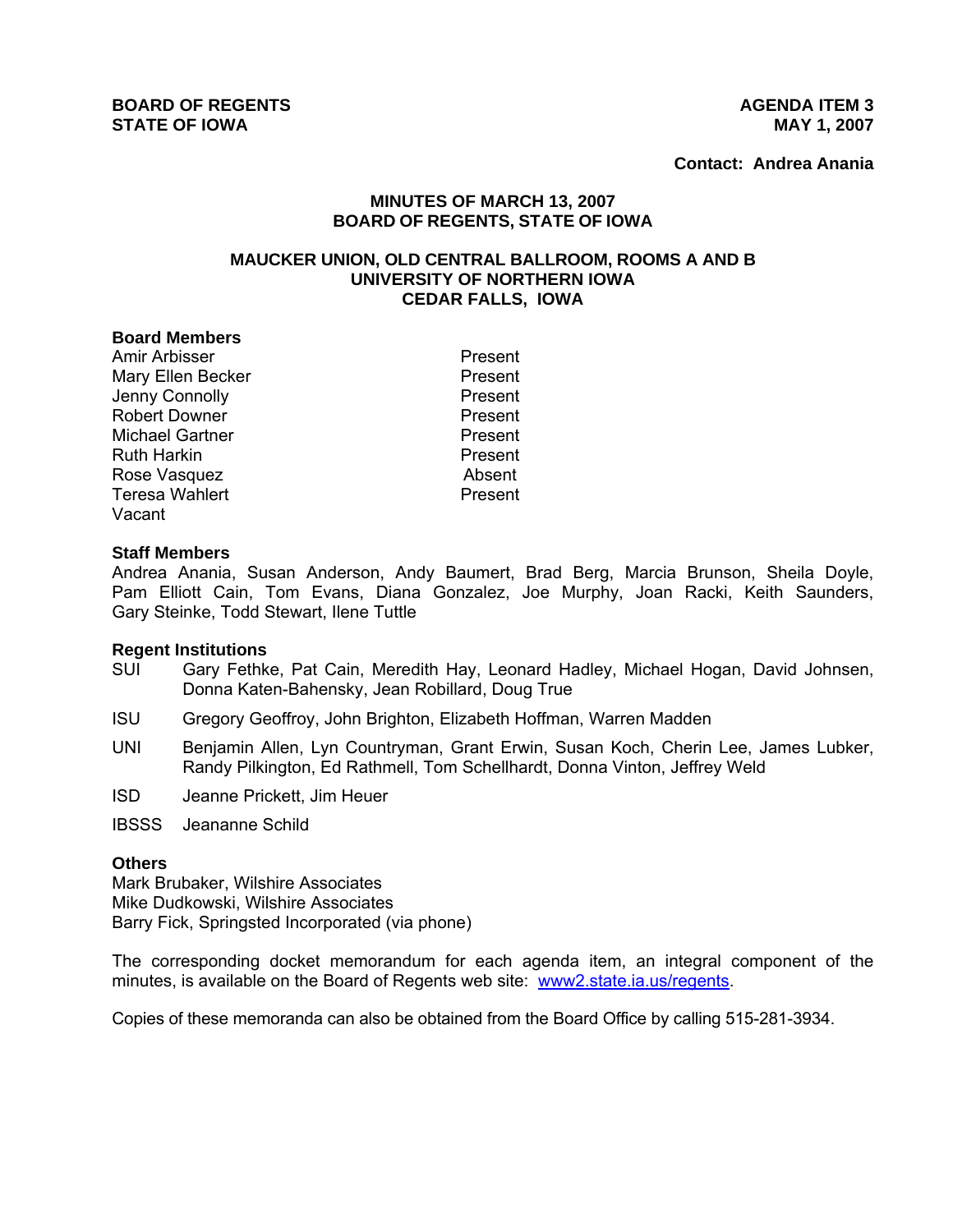## **BOARD OF REGENTS, STATE OF IOWA March 13, 2007, Minutes**

#### **President Gartner called the meeting to order at 9:12 a.m. on March 13, 2007.**

President Gartner thanked President Allen for hosting the meeting.

# **ECONOMIC DEVELOPMENT COMMITTEE March 13, 2007**

#### **Committee Members**

Ruth Harkin, Chair **Robert Downer** Rose Vasquez (absent) **Teresa Wahlert** 

### **Grow Iowa Values Fund (GIVF)/Battelle Project Update**

Dr. Meredith Hay, Dr. John Brighton, and Mr. Randy Pilkington reported progress on GIVF and Battelle Fund projects.

 $\triangleright$  The Committee received the update by GENERAL CONSENT.

#### **University of Northern Iowa Highlighted Project Presentation**

Randy Pilkington, Director of UNI's Institute for Decision Making (IDM), introduced LaDene Bowen, IDM Senior Project Manager; Jim Gossett, Executive Director of the Carroll Area Development Corporation; and Paula Nissen, Iowa Workforce Development (IWD). They reported on state-wide economic development services provided by IDM.

LaDene Bowen discussed IDM's programs, services, and client base; Jim Gossett reported on the Western Iowa Advantage Region project; and Paula Nissen explained the partnership between IWD and IDM.

 $\triangleright$  The Committee received the presentation by GENERAL CONSENT.

### **Legislative Update**

Andy Baumert reported on economic development appropriations currently being considered by the Iowa Legislature. President Gartner asked if annual reports on GIVF projects were made to the Iowa Department of Economic Development (IDED). Mr. Baumert reported that the most recent report was made to the IDED Board in November of 2006.

 $\triangleright$  The Committee received the report by GENERAL CONSENT.

### **Chair Report to the Full Board**

Chair Harkin reported on actions of the Economic Development Committee during its March 13, 2007, meeting. The full Board took the following action:

- $\triangleright$  Received the following by GENERAL CONSENT:
	- Grow Iowa Values Fund/Battelle Project Update;
	- University of Northern Iowa Highlighted Project Presentation; and
	- Legislative Update.

## **BOARD OF REGENTS, STATE OF IOWA March 13, 2007, Minutes**

President Gartner recognized Andrew Morse, the newly-elected President of the UNI Student Government and stated that the Regents look forward to working with him.

President Gartner announced that Ralph McCartney, judge, legislator, and former Regent passed away at the age of 82.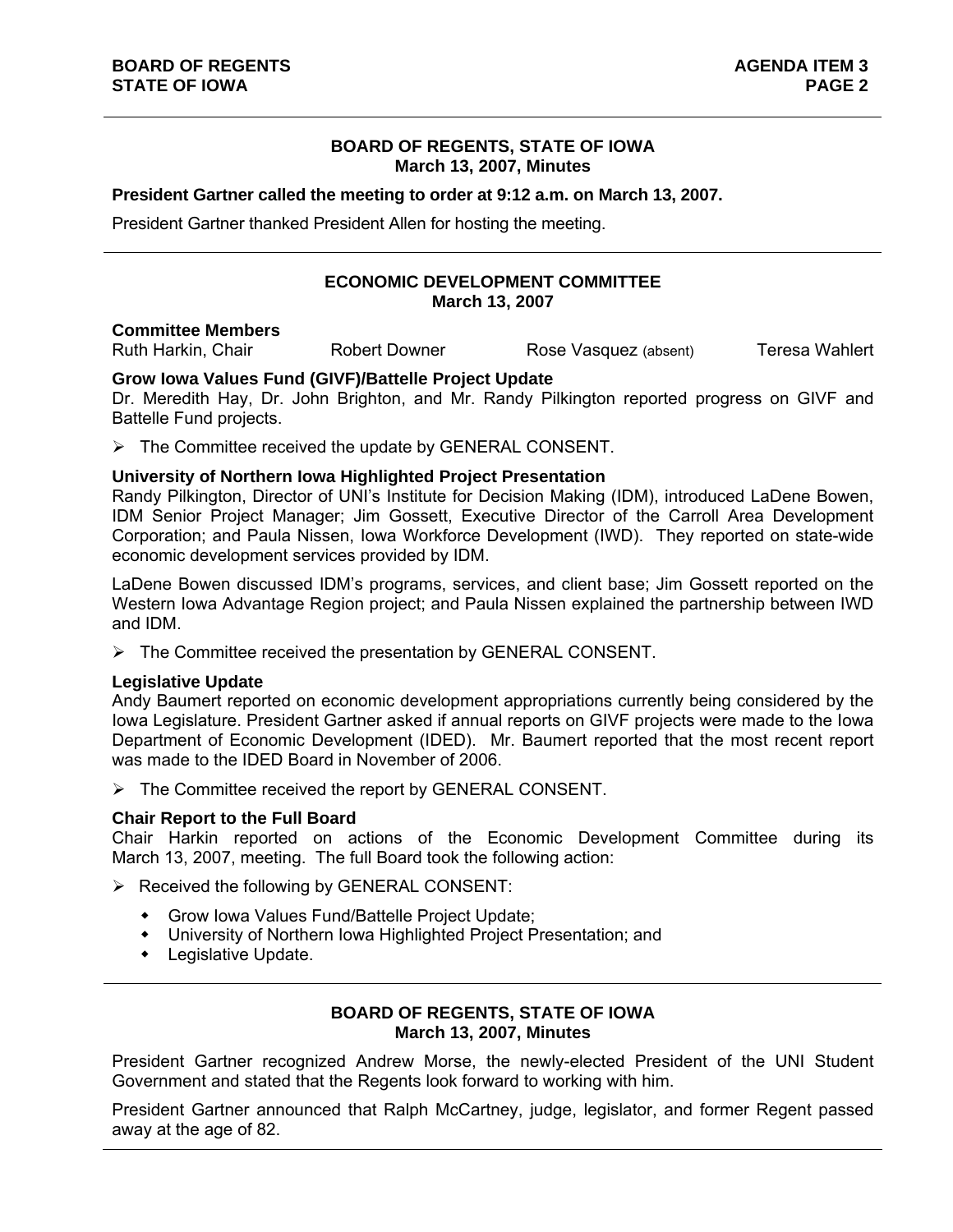## **AUDIT/COMPLIANCE AND INVESTMENT COMMITTEE March 13, 2007, Minutes**

#### **Committee Members**

Teresa Wahlert, Chair **Mary Ellen Becker** Robert Downer Ruth Harkin

## **Modification of Banking Relationships**

Vice President Doug True explained the University of Iowa's request to add two financial institutions to its list of approved financial institutions: Hills Bank & Trust Company and the University of Iowa Community Credit Union.

Regent Downer noted that, after reviewing the list of financial institutions, the same service is performed by Wells Fargo in Atlantic, Iowa, and in Van Wert, Ohio, and inquired as to whether the services could be performed at the Iowa location, rather than the Ohio location. Vice President True responded that SUI uses the Iowa location as much as possible.

 $\triangleright$  The Committee recommended that the Board approve the University of Iowa's request to add Hills Bank & Trust Company and the University of Iowa Community Credit Union to its list of approved financial institutions.

## **Investment and Cash Management Report for the Quarter Ended December 31, 2006**

Chair Wahlert introduced Mark Brubaker and Mike Dudkowski from Wilshire Associates, investment advisor to the Board and to the Regent institutions.

Mr. Brubaker provided an overall performance overview, reported on the capital market environment for 2006, and discussed the performance of the universities' endowments, including the quasiendowment.

President Gartner requested that future Wilshire reports show percentages as points, rather than numbers, to reflect a more accurate status.

Regent Downer asked that Wilshire look seriously at low-performing fund managers and specifically at LSV Asset Management's consistent negative performance since its 2002 inception. Chair Wahlert requested that a recommendation for a replacement to LSV be presented at the next Committee meeting.

Regent Downer asked that Wilshire provide the fee component in the total funds results section in its report. Mr. Brubaker responded that the report is in the process of being redesigned and that the new format will include this information.

 $\triangleright$  The Committee received the report by GENERAL CONSENT.

# **Commitment to Commonfund Private Equity**

Mark Brubaker recommended two funds for Commonfund private equity commitments: Commonfund Capital Private Equity Partners VII, L.P. (CEP VII) and Commonfund Capital International Partners VI, L.P. (CIP VI). He stated that Commonfund is the best investment vehicle for the Board of Regents and that their fees are the best out of any fund-of-fund manager.

President Gartner asked if there are funds that invest in Iowa or Midwest companies exclusively. Mr. Brubaker responded that there are very few Iowa-concentrated private equity managers and that Iowa-specific funds pose significantly higher risk. He reported that the Commonfund invests with general partners nationwide.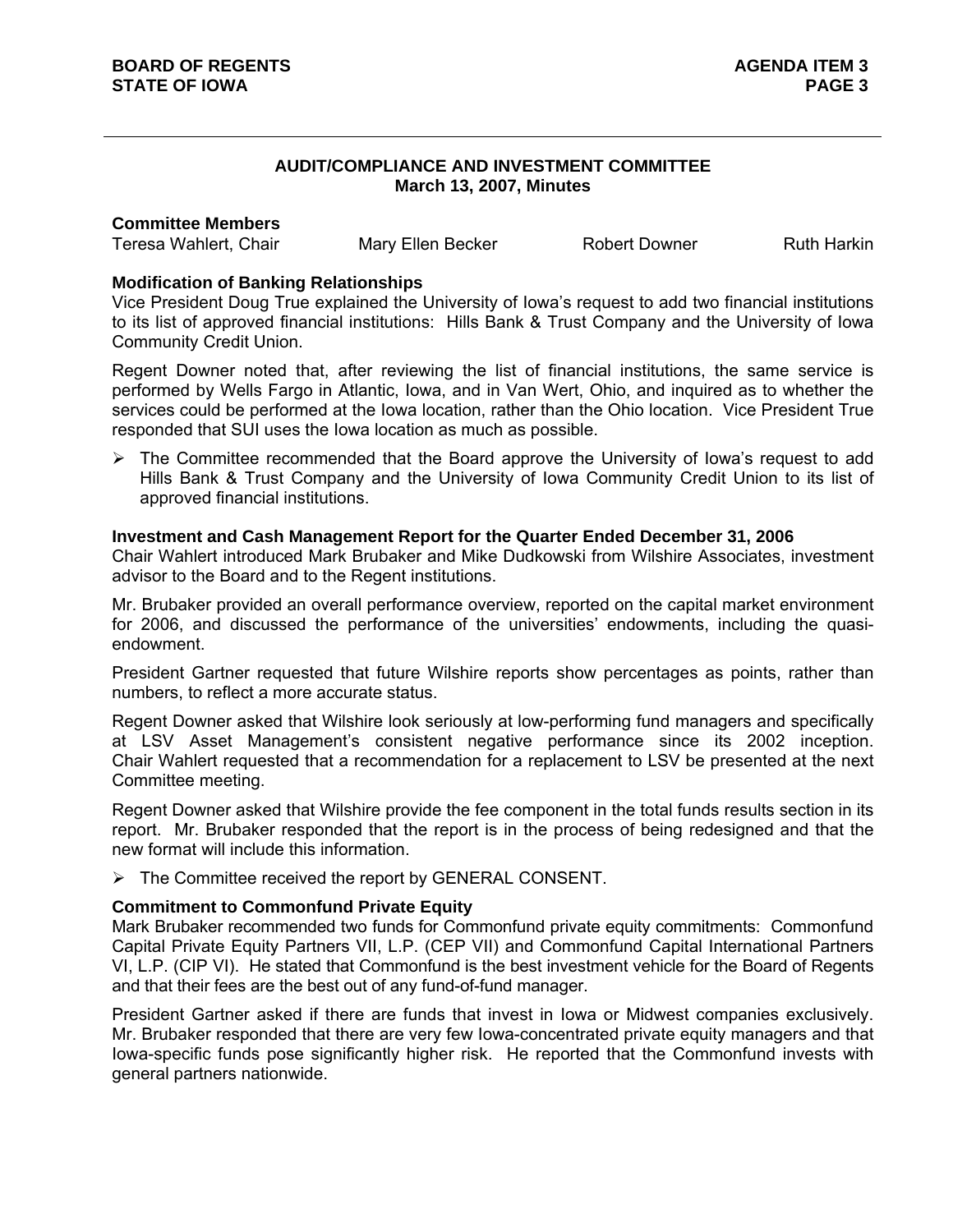- $\triangleright$  The Committee recommended that the Board approve:
	- Commonfund Capital Private Equity Partners VII, L.P. (CEP VII);
	- Commonfund Capital International Partners VI, L.P. (CIP VI); and
	- The following commitment schedule:

|           |                        | SUI    | <b>ISU</b> |
|-----------|------------------------|--------|------------|
| $\bullet$ | CEP VII                | \$2.4m | \$1.6m     |
| $\bullet$ | CIP VI                 | \$1.2m | \$0.8m     |
| $\bullet$ | <b>Venture Capital</b> | \$2.4m | \$1.6m     |
|           | Total                  | \$6.0m | \$4.0m     |

Mr. Brubaker said that he appreciated the contract renewal with Wilshire and that he looked forward to working with the Board in the future.

## **Chair Report to the Full Board**

Chair Wahlert reported on actions of the Audit/Compliance and Investment Committee during its March 13, 2007, meeting, The full Board took the following actions:

¾ MOVED by WAHLERT, SECONDED by BECKER, to approve the University of Iowa's request to add Hills Bank & Trust Company and the University of Iowa Community Credit Union to its list of approved financial institutions.

| Regent  | Arbisser     | Becker Connolly Downer | Gartner Harkin | Vasquez | Wahlert | Vacant                   |
|---------|--------------|------------------------|----------------|---------|---------|--------------------------|
| Ave     | $\mathsf{X}$ |                        |                |         |         | $\overline{\phantom{a}}$ |
| Nav     |              |                        |                |         |         | --                       |
| Absent  |              |                        |                |         |         | --                       |
| Abstain |              |                        |                |         |         | --                       |
|         |              |                        |                |         |         |                          |

MOTION APPROVED by ROLL CALL.

- ¾ Received the Investment and Cash Management Report for the Quarter Ended December 31, 2006, by GENERAL CONSENT.
- ¾ MOVED by WAHLERT, SECONDED by HARKIN, to approve two funds for Commonfund private equity commitments:
	- Commonfund Capital Private Equity Partners VII, L.P. (CEP VII);
	- Commonfund Capital International Partners VI, L.P. (CIP VI); and
	- The following commitment schedule:

|           |                        | SUI    | <b>ISU</b> |
|-----------|------------------------|--------|------------|
| $\bullet$ | CEP VII                | \$2.4m | \$1.6m     |
| $\bullet$ | CIP VI                 | \$1.2m | \$0.8m     |
|           | <b>Venture Capital</b> | \$2.4m | \$1.6m     |
|           | Total                  | \$6.0m | \$4.0m     |

MOTION APPROVED UNANIMOUSLY.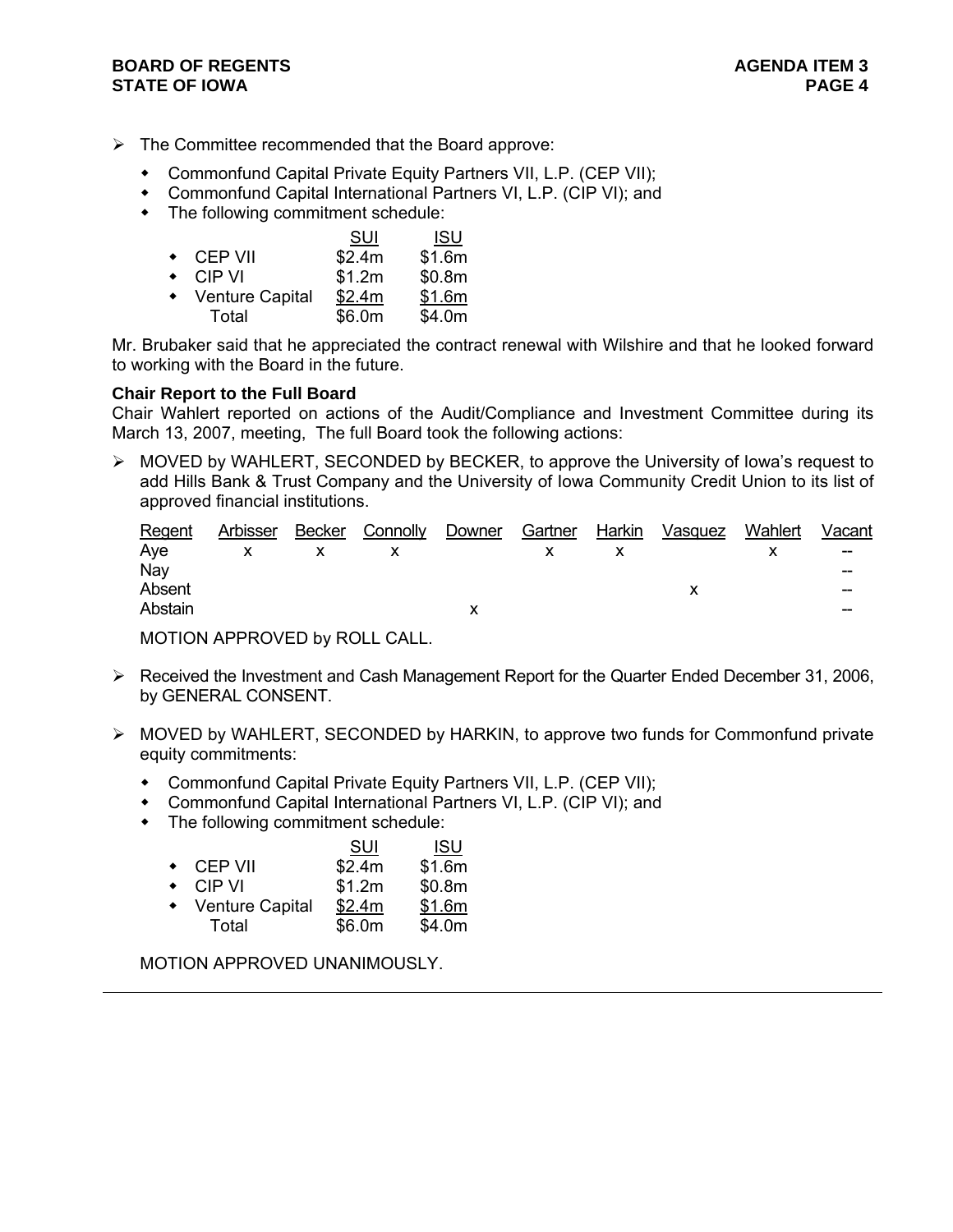## **HUMAN RESOURCES COMMITTEE March 13, 2007, Minutes**

#### **Committee Members**

Rose Vasquez, Chair (absent) Amir Arbisser (acting chair) Jenny Connolly Robert Downer

## **Ratification of Collective Bargaining Agreements**

Tom Evans reported on the recent voluntary collective bargaining agreements with: UNI-United Faculty, the Campaign to Organize Graduate Students (COGS) representing graduate assistants at the University of Iowa, and the Service Employees International Union (SEIU) representing tertiary health-care employees at the University of Iowa Hospitals and Clinics. Each agreement is for a twoyear period from July 1, 2007, through June 30, 2009. Financial components of the agreements are summarized below:

- UNI-United Faculty 3.0% across-the-board increase in the first year and 4.0% in the second year. The across-the-board increases, along with other cost components, bring the total cost to approximately 4.6% in the first year and 4.8% in the second year.
- COGS Tuition scholarship would be approximately 62.5% of tuition in the first year and 75.0% in the second year. The stipend would be increased 1.75% each year. Approximate overall cost of the agreement is 5.4% in the first year and 5.6% in the second year.
- SEIU 4.2% across-the-board increase in the first year and 4.4% across-the-board increase in the second year. Including other cost components, the total cost of the agreement is approximately 5.07% in the first year and 5.06% in the second year. Mr. Evans noted that the overall cost of the 2007-09 SEIU voluntary settlement was less than the cost for the 2005-07 arbitrated settlement.

The Committee was also provided information concerning the state-wide AFSCME agreement, which included 3.0% across-the-board increases each year as well as continuation of 4.5% step increases for eligible employees.

Acting Chair Arbisser thanked Mr. Evans and the negotiating teams for their part in reaching these voluntary agreements.

- $\triangleright$  By GENERAL CONSENT, the Committee recommended that the Board ratify the collective bargaining agreements with the:
	- UNI-United Faculty;
	- Campaign to Organize Graduate Students (COGS) representing graduate assistants at the University of Iowa; and
	- Service Employees International Union (SEIU) representing tertiary health-care employees at the University of Iowa Hospitals and Clinics.

### **Early Retirement Incentive Program**

Tom Evans explained the early retirement incentive program which is proposed for implementation at the Iowa Braille and Sight Saving School (IBSSS). The program would provide incentives which include payment of 30% of 2007 budgeted salary and contributions toward health and dental insurance until age 65. Participants would also receive payment for accrued sick leave not to exceed \$2,000. He explained that the minimum eligibility requirements would be age 57 with 15 years of service, and noted that 12 employees of the School are eligible. The period to apply for the program would begin on March 16, 2007, and end on April 30, 2007. Eligible employees applying for the program must begin retirement between June 1, 2007, and June 30, 2007.

Mr. Evans explained that the proposed program meets the guidelines established previously by the Board.

The Committee requested that IBSSS submit a report regarding the program at the August 2007 meeting.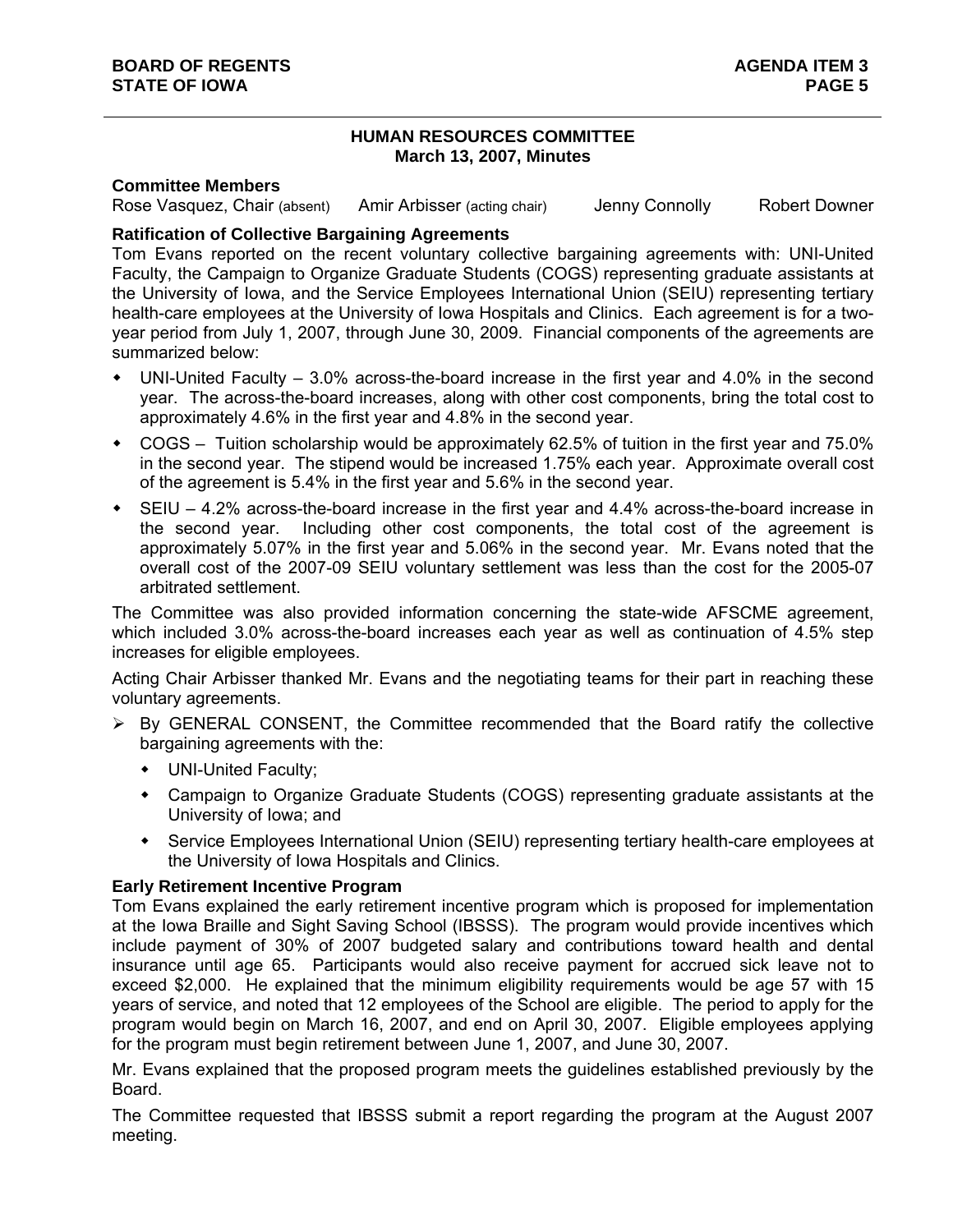# **BOARD OF REGENTS AGENTS** AGENDA ITEM 3 **STATE OF IOWA** PAGE 6 **PAGE 6**

President Gartner noted that the purposes of the program were to reallocate resources at the School and to better serve the IBSSS community.

- $\triangleright$  By GENERAL CONSENT, the Committee recommended that the Board:
	- Approve the proposed Early Retirement Incentive Program for IBSSS; and
	- Direct IBSSS to submit a report regarding the Early Retirement Incentive Program at the August 2007 Board of Regents meeting.

#### **Chair Report to the Full Board**

Acting Chair Arbisser reported on actions of the Human Resources Committee during its March 13, 2007, meeting. The full Board took the following actions:

- $\triangleright$  MOVED by ARBISSER, SECONDED by WAHLERT, to ratify the collective bargaining agreements with the:
	- UNI-United Faculty;
	- Campaign to Organize Graduate Students (COGS) representing graduate assistants at the University of Iowa; and
	- Service Employees International Union (SEIU) representing tertiary health-care employees at the University of Iowa Hospitals and Clinics.

|        |  |  |  | Regent Arbisser Becker Connolly Downer Gartner Harkin Vasquez Wahlert Vacant |     |
|--------|--|--|--|------------------------------------------------------------------------------|-----|
|        |  |  |  | Aye x x x x x x x x -                                                        |     |
| Nay    |  |  |  |                                                                              | --  |
| Absent |  |  |  |                                                                              | $-$ |
|        |  |  |  |                                                                              |     |

MOTION APPROVED by ROLL CALL.

¾ MOVED by ARBISSER, SECONDED by DOWNER, to:

- Approve the proposed Early Retirement Incentive Program for IBSSS; and
- Direct IBSSS to submit a report regarding the Early Retirement Incentive Program at the August 2007 Board of Regents meeting.

| Regent |                              |               |  | Arbisser Becker Connolly Downer Gartner Harkin Vasquez Wahlert | Vacant            |
|--------|------------------------------|---------------|--|----------------------------------------------------------------|-------------------|
| Aye    |                              | X X X X X X X |  |                                                                | $\hspace{0.05cm}$ |
| Nav    |                              |               |  |                                                                | --                |
| Absent |                              |               |  |                                                                | $- -$             |
|        | MOTOMI ADDONIPD L. DOLI QMII |               |  |                                                                |                   |

MOTION APPROVED by ROLL CALL.

## **BOARD OF REGENTS, STATE OF IOWA March 13, 2007, Minutes**

### **Executive Session**

¾ MOVED by ARBISSER, SECONDED by WAHLERT, to enter into closed session pursuant to Iowa Code §21.5(1)(c) to discuss strategy with counsel in a matter that is presently in litigation.

| Regent |                                                                                                                                                                                                                                                                    |  |  | Arbisser Becker Connolly Downer Gartner Harkin Vasquez Wahlert | Vacant            |
|--------|--------------------------------------------------------------------------------------------------------------------------------------------------------------------------------------------------------------------------------------------------------------------|--|--|----------------------------------------------------------------|-------------------|
|        |                                                                                                                                                                                                                                                                    |  |  | Aye x x x x x x x x                                            | $\hspace{0.05cm}$ |
| Nav    |                                                                                                                                                                                                                                                                    |  |  |                                                                | --                |
| Absent |                                                                                                                                                                                                                                                                    |  |  |                                                                | $- -$             |
|        | $1.00 - 0.11 - 0.00 - 0.00 - 0.00 - 0.00 - 0.00 - 0.00 - 0.00 - 0.00 - 0.00 - 0.00 - 0.00 - 0.00 - 0.00 - 0.00 - 0.00 - 0.00 - 0.00 - 0.00 - 0.00 - 0.00 - 0.00 - 0.00 - 0.00 - 0.00 - 0.00 - 0.00 - 0.00 - 0.00 - 0.00 - 0.00 - 0.00 - 0.00 - 0.00 - 0.00 - 0.00$ |  |  |                                                                |                   |

MOTION APPROVED by ROLL CALL.

The Board convened in closed session at 11:00 a.m. and adjourned from closed session at 12:10 p.m.

The Board reconvened in open session at 1:25 p.m.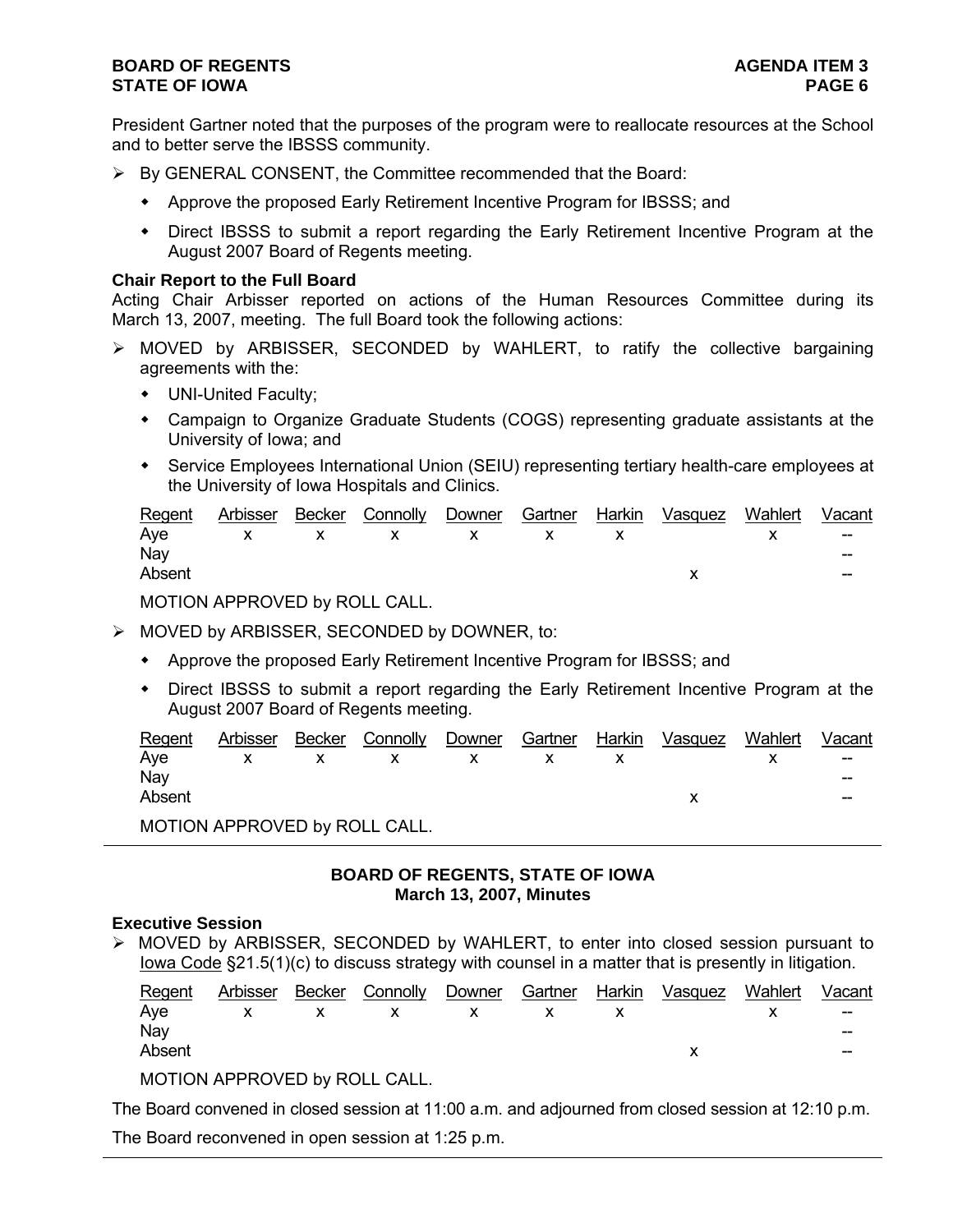## **PROPERTY AND FACILITIES COMMITTEE March 13, 2007, Minutes**

#### **Committee Members**

Amir Arbisser, Chair **Mary Ellen Becker** Robert Downer Rose Vasquez (absent)

## **Institutional Agreements, Leases and Easements**

Vice President Meredith Hay provided an overview of the University of Iowa's proposed lease with Ryan Companies US, Inc., for development of a new incubator facility at the Oakdale Research Park. Dr. Hay explained the partnership between Ryan Companies (which will construct and own the facility), the University and the firm of NGI/Dermacia (the two tenants in the facility), and the City of Coralville. She further explained the estimated operating costs and lease rates for the facility, including the use of Battelle and Grow Iowa Values Funds for tenant improvements to keep lease rates low for start-up companies. Approximately 170 new jobs are anticipated to be created at the incubator over the next five years.

Vice President Warren Madden provided an overview of the Iowa State University and the University of Northern Iowa's proposed shared-use agreement with Iowa Public Television (IPTV), for IPTV's use of a broadcasting tower in Ottumwa, Iowa, which would be constructed by the two universities on IPTV land. He explained that this cooperative project would be funded primarily from federal grants (75 percent of the construction costs), with the required 25 percent match being paid by the two radio stations under a cost-sharing arrangement. Regent Becker added that the agreement would be very favorable for the Ottumwa area as the new tower would provide improved radio reception.

 $\triangleright$  By GENERAL CONSENT, the Committee recommended Board approval of the Institutional Agreements, Leases and Easements.

### **Register of University of Iowa Capital Improvement Business Transactions**

Vice President Doug True highlighted the projects on the University of Iowa Capital Register: the **Engineering Research Facility Addition** (permission to proceed), **Southeast Utilities Extension** (project description and budget), and the **Chemistry Building Renovation** project (revised budget). Vice President True explained that the budget increase of \$6.2 million for the Chemistry project, to be funded by a \$3.45 million Carver Trust Grant and University funds, would supplement the Phase 2 project to further improve the Chemistry Building, including an additional 19,000 square feet of finished research laboratory space.

In response to a question from Chair Arbisser regarding the ability of the renovated Chemistry Building to educate additional students, Vice President True explained that the Department of Chemistry is already experiencing an increasing demand for undergraduate chemistry courses. The auditorium in the Pomerantz Center, located across the street from the Chemistry Building, is already being used and ten new undergraduate laboratories in the center section of the building will be available within the next year.

¾ By GENERAL CONSENT, the Committee recommended Board approval of the University of Iowa Capital Register.

### **Register of Iowa State University Capital Improvement Business Transactions**

Vice President Madden provided an overview of the **New Century Farm** project. In response to a comment from Chair Arbisser that the annual capital renewal amount of \$150,000 might be a modest estimate, Vice President Madden explained that this was the appropriate amount for a \$14 million facility. He noted that while the operating costs are estimates until the facilities are developed, the College of Agriculture acknowledges the need to provide replacement / repair funds for the project.

 $\triangleright$  By GENERAL CONSENT, the Committee recommended Board approval of the Iowa State University Capital Register.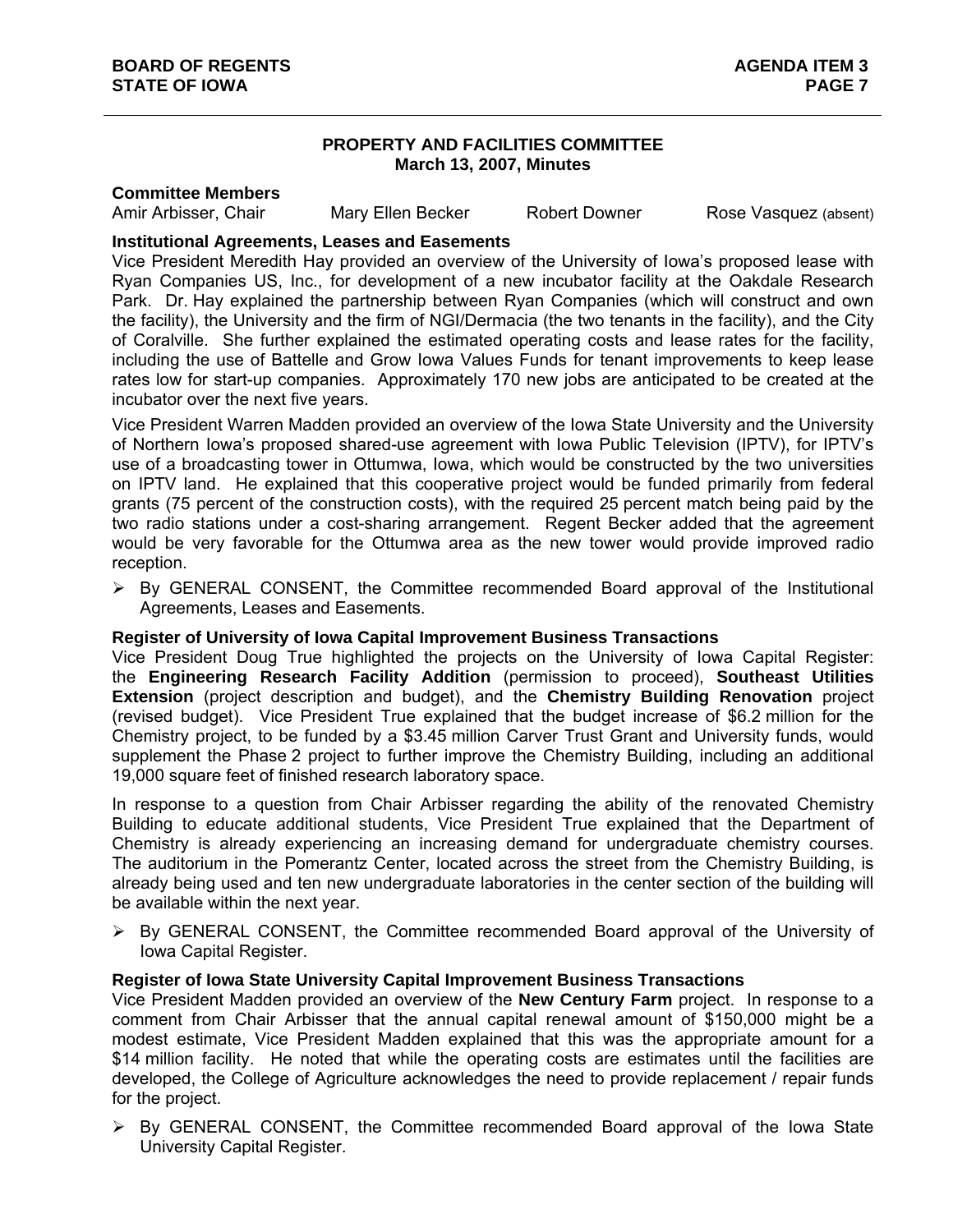## **Iowa State University Proposed Property Purchase**

 $\triangleright$  By GENERAL CONSENT, the Committee recommended Board approval of the property purchase.

### **Register of the University of Northern Iowa Capital Improvement Business Transactions**

Vice President Tom Schellhardt provided an overview of the UNI Capital Register and summarized the schematic design for the **Gilchrist Hall Renovation/Restoration** project. In response to a question from Chair Arbisser, Vice President Schellhardt updated the Board on the arrests made in connection with the October 2005 Gilchrist Hall fire. Regent Connolly acknowledged the work of the University staff displaced by the fire and their efforts in providing information to students.

 $\triangleright$  By GENERAL CONSENT, the Committee recommended Board approval of the University of Northern Iowa Capital Register.

#### **Chair Report to the Full Board**

Chair Arbisser reported on actions of the Property and Facilities Committee during its March 13, 2007, meeting. The full Board took the following action:

- ¾ MOVED by ARBISSER, SECONDED by CONNOLLY, to:
	- Approve the agreements, leases and easements;
	- University of Iowa: Authorize permission to proceed with project planning for the **Engineering Research Facility Addition** project, a major capital project as defined by Board policy; approve the project description and budget (\$7,490,000) for the **Southeast Utilities Extension** project; and approve the revised project budget (\$41,432,500) for the **Chemistry Building Renovation** project;
	- Iowa State University: Authorize permission to proceed with project planning for the **New Century Farm** project, a major capital project as defined by Board policy;
	- Iowa State University: Approve the purchase of a warehouse and the associated 6.14 acres of property at 1102 Southern Hills Drive in Ames, Iowa, from the Marguerite and Richard Sevde Trust at the price of \$2,100,000, contingent upon closing on the University's sale of warehouse property at 205 Southeast 5th Street in Ames, Iowa; and
	- University of Northern Iowa: Approve the schematic design and project description and budget (\$5,721,605) for the **Gilchrist Hall Renovation / Restoration** project; and approve the revised budget (\$12,458,000) for the **Science Buildings Renovation – Phase 1** project.

| Regent | Arbisser | Becker | Connolly                      | Downer | Gartner | Harkin | Vasquez | Wahlert | Vacant |
|--------|----------|--------|-------------------------------|--------|---------|--------|---------|---------|--------|
| Ave    |          |        |                               |        |         |        |         |         | $- -$  |
| Nav    |          |        |                               |        |         |        |         |         | --     |
| Absent |          |        |                               |        |         |        |         |         | --     |
|        |          |        | MOTION APPROVED by ROLL CALL. |        |         |        |         |         |        |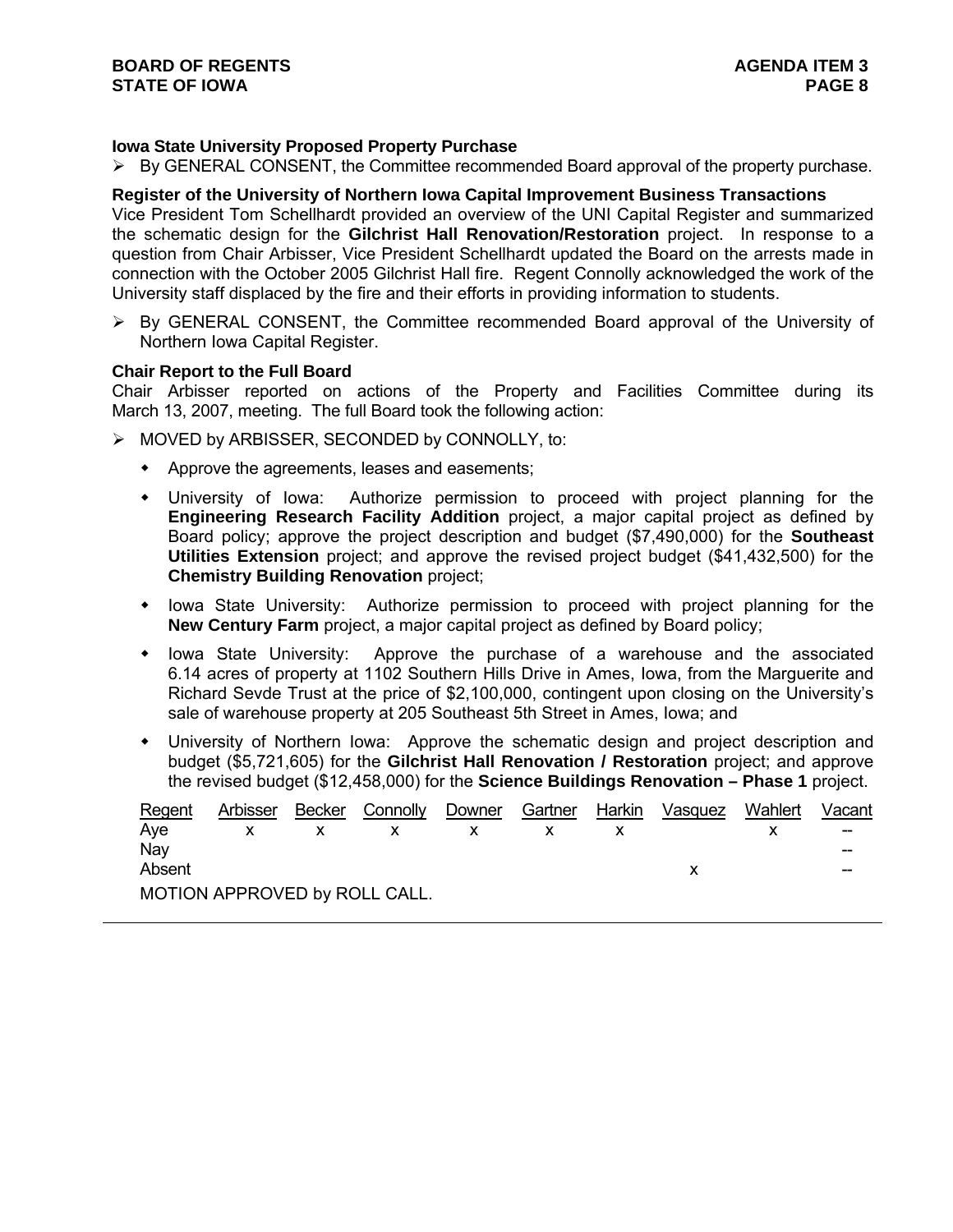## **BOARD OF REGENTS, STATE OF IOWA March 13, 2007, Minutes**

#### **Resolution for the Sale and Award of \$8,000,000 Academic Building Revenue Bonds, Series U.N.I. 2007**

Barry Fick (via phone) from Springsted, Incorporated, reported that two bids were received; the winning bid was submitted by a group led by UBS Securities, with a true interest rate of 4.258%. The group included thirteen co-managers.

Mr. Fick noted that, even though Dormitory Bonds were not sold, Moodys removed the negative outlook that they had previously placed on UNI's Dormitory Bonds and affirmed the rating of UNI's outstanding debt.

¾ MOVED by DOWNER, SECONDED by ARBISSER, to approve:

A Resolution providing for the sale and authorizing and providing for the issuance and securing the payment of \$8,000,000 Academic Building Revenue Bonds, Series U.N.I. 2007, for the purpose of paying for the costs of the science buildings and Russell Hall renovation projects, funding a reserve fund and paying the costs of issuance.

|        |  | Regent Arbisser Becker Connolly Downer Gartner Harkin Vasquez Wahlert Vacant |  |  |                          |
|--------|--|------------------------------------------------------------------------------|--|--|--------------------------|
|        |  | Aye x $x$ x $x$ x $x$ x $x$ $x$ $x$                                          |  |  |                          |
| Nay    |  |                                                                              |  |  | $- -$                    |
| Absent |  |                                                                              |  |  | $\overline{\phantom{a}}$ |
|        |  |                                                                              |  |  |                          |

MOTION APPROVED by ROLL CALL.

### **Resolution for the Sale and Award of \$18,000,000 Academic Building Revenue Bonds Series I.S.U. 2007**

Barry Fick reported that three bids were received and that the winning bid was submitted by Prager, Sealy & Co., LLC, with a true interest cost of 4.2239%; the Company acted on their own with no comanagers.

 $\triangleright$  MOVED by HARKIN, SECONDED by ARBISSER, to approve:

A Resolution providing for the sale and authorizing and providing for the issuance and securing the payment of \$18,000,000 Academic Building Revenue Bonds, Series I.S.U. 2007, for the purpose of paying a portion of the costs of constructing additions and improving, remodeling, repairing, and equipping the veterinary teaching hospital and diagnostic lab and Coover Hall on the campus of Iowa State University of Science and Technology, funding a reserve fund, and paying the costs of issuance.

| Regent | Arbisser | Becker Connolly Downer Gartner Harkin Vasquez Wahlert |  |  | Vacant |
|--------|----------|-------------------------------------------------------|--|--|--------|
| Ave    |          |                                                       |  |  | $-$    |
| Nav    |          |                                                       |  |  | $- -$  |
| Absent |          |                                                       |  |  | $- -$  |
|        |          | MOTION APPROVED by ROLL CALL.                         |  |  |        |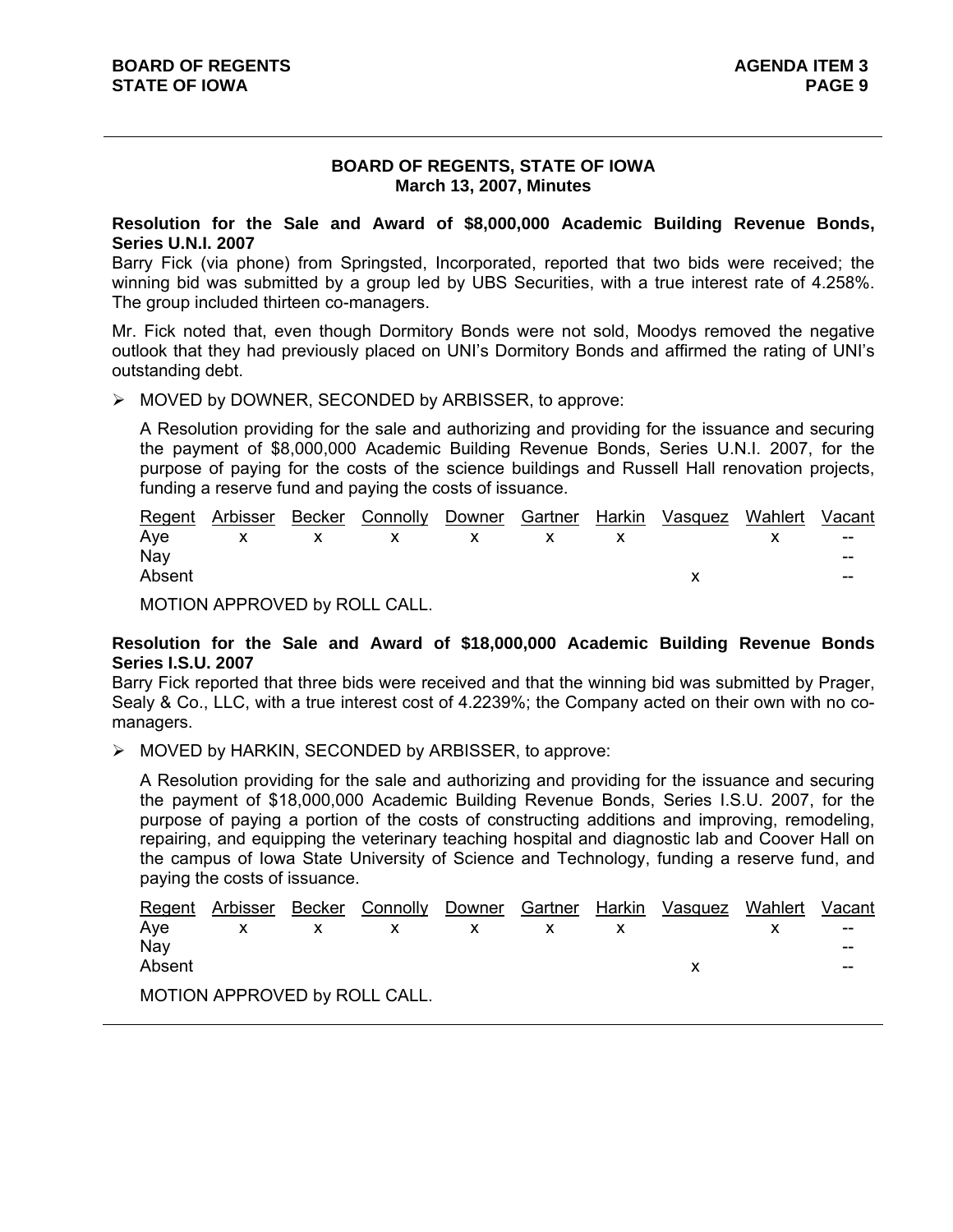### **EDUCATION AND STUDENT AFFAIRS COMMITTEE March 13, 2007, Minutes**

#### **Committee Members**

Mary Ellen Becker, Chair **Mary Ellen Becker, Chair** Jenny Connolly **Ruth Harkin** 

#### **Proposed Program Termination at Iowa State University – M.S. in Enterprise Computing**

 $\triangleright$  By GENERAL CONSENT, the Committee recommended Board approval of Iowa State University's request to terminate the M.S. in Enterprise Computing Program.

# **Proposed Revisions for the Iowa State University 2007-2009 General Catalog**

 $\triangleright$  By GENERAL CONSENT, the Committee recommended Board approval of Iowa State University's request to revise its 2007-2009 General Catalog.

## **Proposed Department Name Change at the University of Northern Iowa Department of Communicative Disorders**

¾ By GENERAL CONSENT, the Committee recommended Board approval of Iowa State University's request to change the name of the Department of Communicative Disorders in the College of Humanities and Fine Arts to the Department of Communication Sciences and Disorders.

## **Report on Title II Grant Program**

 $\triangleright$  The Committee received the report by GENERAL CONSENT.

## **Annual Student Financial Aid Report**

Dr. Diana Gonzalez presented highlights of the report. In 2005-06, total student financial aid increased by almost 3.5%. However, almost 73% of the aid provided last year was in the form of loans and employment.

 $\triangleright$  The Committee received the report by GENERAL CONSENT.

### **Annual Regent Student Financial Aid Study**

Dr. Gonzalez presented highlights of the report. More than 70% of the students who received financial aid in 2005-06 had an expected family contribution  $\geq$  \$5,001 and had no unmet need.

 $\triangleright$  The Committee received the study by GENERAL CONSENT.

### **Follow-Up Report on Implementation of Academic Program Review Procedure Changes at the University of Iowa**

Vice Provost Pat Cain reported that the University has adopted a new University-wide policy on review of academic programs and that it is now operational. Chair Becker thanked the University for making these significant improvements in its academic program review procedures.

 $\triangleright$  The Committee received the report by GENERAL CONSENT.

### **Faculty Presentation at the University of Northern Iowa – "Science and Mathematics Education"**

Dr. Jeffrey Weld, Dr. Cherin Lee, Dr. Ed Rathmell, and Dr. Lyn Countryman provided an overview of the impact of science and mathematics education at the University of Northern Iowa. UNI has provided major contributors in mathematics reform during the past 20 years, including the National Council of Teachers of Mathematics writing teams.

 $\triangleright$  The Committee received the presentation by GENERAL CONSENT.

## **Follow-Up Report on Implementation of Academic Program Review Procedure Changes at the University of Northern Iowa**

Associate Provost Susan Koch and Director of Academic Assessment Donna Vinton reported that the new Office of Academic Assessment has provided a critical service to faculty concerning student outcomes assessment. Chair Becker thanked the University for making these significant improvements in its academic program review procedures.

 $\triangleright$  The Committee received the follow-up report by GENERAL CONSENT.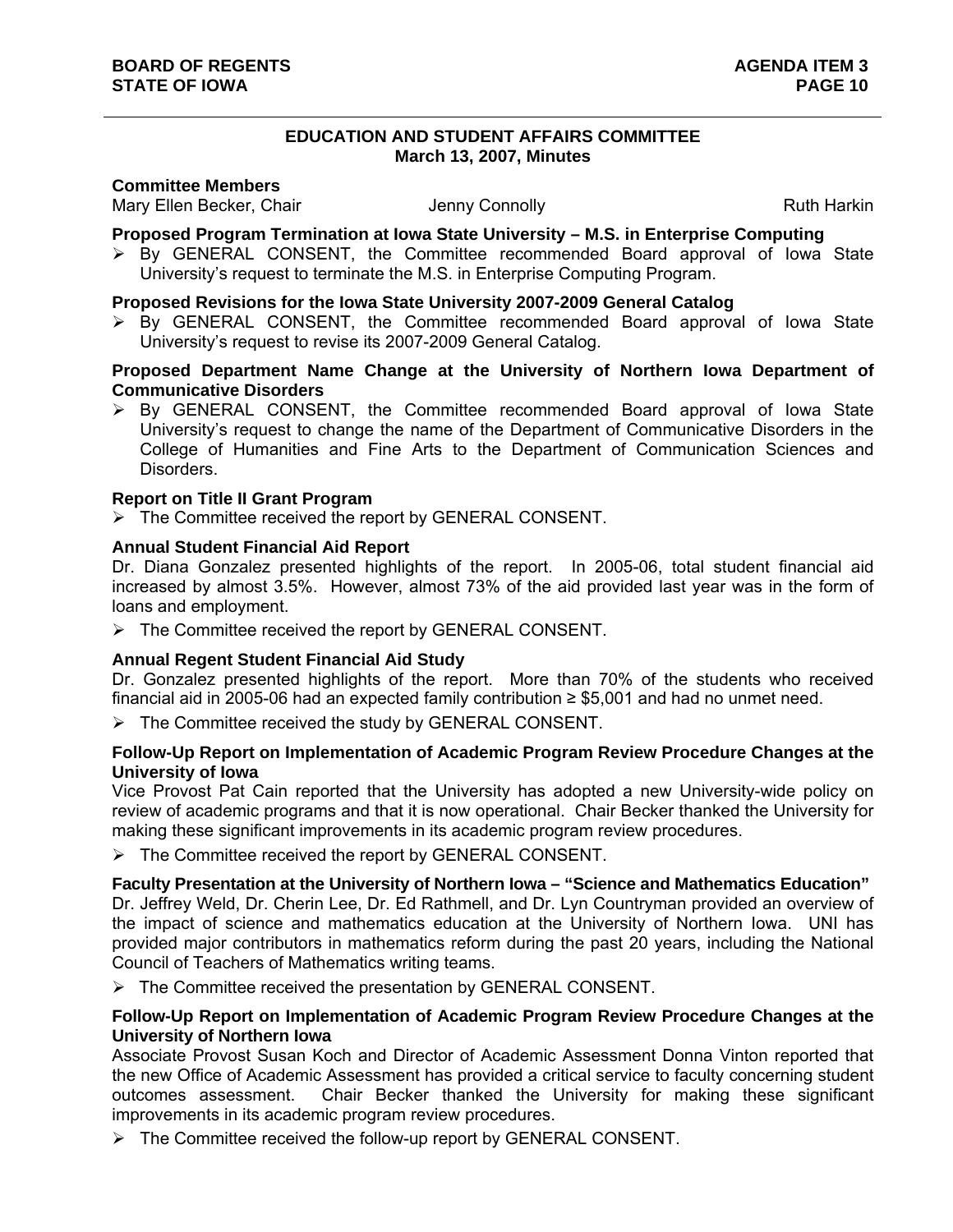## **Urban and Regional Planning Program Accreditation Report at the University of Iowa Athletic Training Education Program Accreditation Report at the University of Iowa**

Vice Provost Cain described the importance of accreditation to the University. More than 50 programs are accredited at SUI. Program accreditation assures consumers that the programs have met national standards. Both institutional and program accreditation have focused on student outcomes assessment.

 $\triangleright$  The Committee received the reports by GENERAL CONSENT.

#### **Education and Student Affairs Committee Work Plan Evaluation of Progress**

Chair Becker pointed out the changes contained in the current work plan. Chair Becker requested that an update of the REACH program be included in the October 2007 agenda and that an update of the School Psychology Program accreditation status be included in the Fall 2007 agenda.

¾ The Committee received the Work Plan Evaluation of Progress by GENERAL CONSENT.

#### **Other Issues**

Chair Becker expressed concern that only 20% of the students who participate in the free and reduced lunch program in the state of Iowa who are likely to score a 19 or better on the ACT are taking the test. She stated that by not taking the test, students are removing themselves from consideration for acceptance at the Regent universities. Chair Becker stressed the importance of having students take the ACT.

#### **Chair Report to the Full Board**

Chair Becker reported on actions of the Education and Student Affairs Committee during its March 13, 2007, meeting. The full Board took the following actions:

- $\triangleright$  Received the following reports by GENERAL CONSENT:
	- Report on Title II Grant Program;
	- Annual Student Financial Aid Report;
	- Annual Regent Student Financial Aid Study;
	- Follow-Up Report on Implementation of Academic Program Review Procedure Changes at the University of Iowa;
	- Faculty Presentation at the University of Northern Iowa "Science and Mathematics Education;"
	- Follow-Up Report on Implementation of Academic Program Review Procedure Changes at the University of Northern Iowa;
	- Urban and Regional Planning Program Accreditation Report at the University of Iowa;
	- Athletic Training Education Program Accreditation Report at the University of Iowa; and
	- Education and Student Affairs Committee Work Plan Evaluation of Progress.
- $\triangleright$  MOVED by BECKER, SECONDED by CONNOLLY, to approve the proposed:
	- Program Termination at Iowa State University M.S. in Enterprise Computing;
	- Revisions for the Iowa State University 2007-2009 General Catalog; and
	- Department Name Change at the University of Northern Iowa from the Department of Communicative Disorders in the College of Humanities and Fine Arts to the Department of Communicative Sciences and Disorders.

| Regent | Arbisser | Becker | Connolly                      | Downer | Gartner | Harkin | Vasquez | Wahlert | Vacant |
|--------|----------|--------|-------------------------------|--------|---------|--------|---------|---------|--------|
| Ave    |          |        |                               |        |         |        |         |         | --     |
| Nav    |          |        |                               |        |         |        |         |         | --     |
| Absent |          |        |                               |        |         |        |         |         | --     |
|        |          |        | MOTION APPROVED by ROLL CALL. |        |         |        |         |         |        |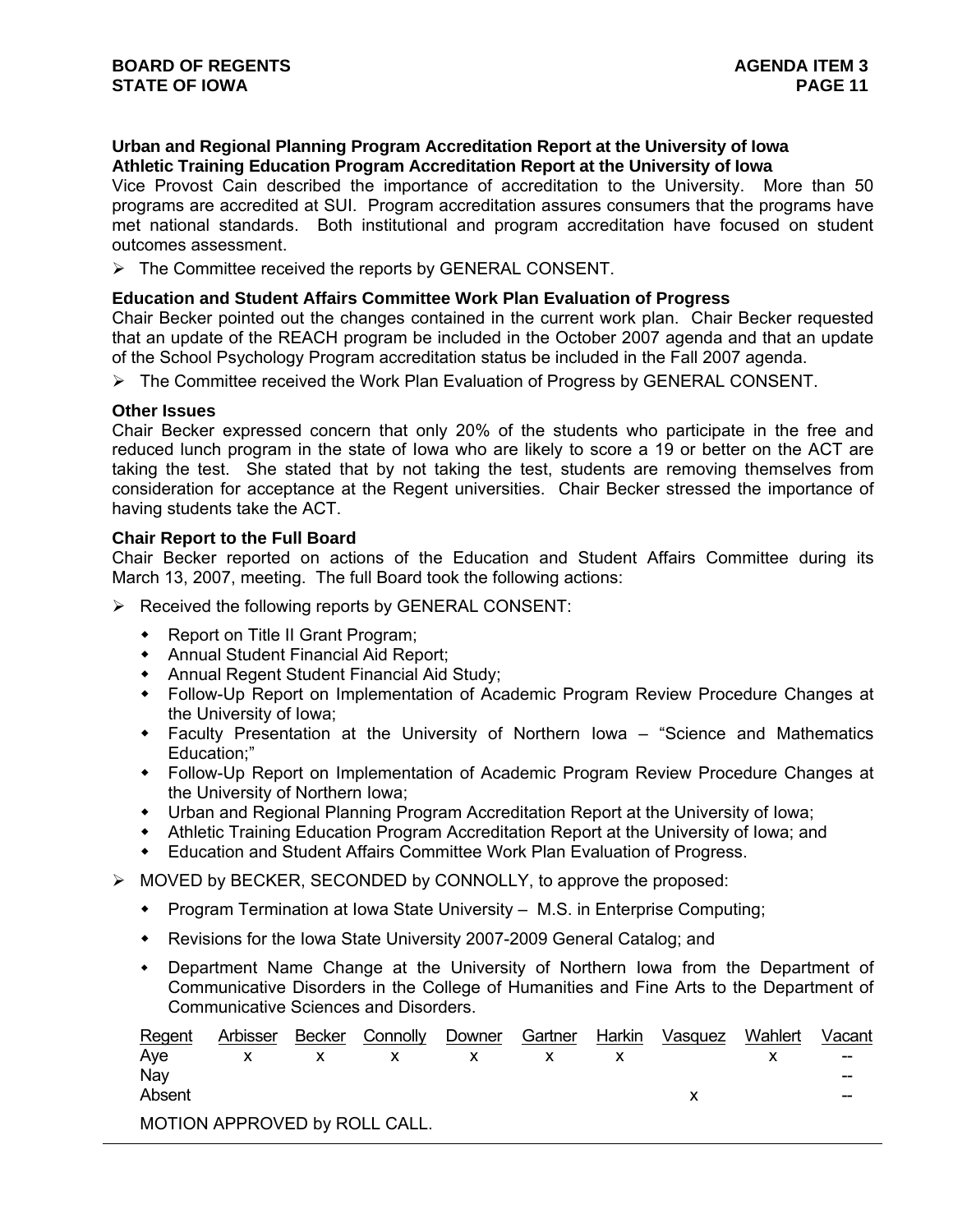## **BOARD OF REGENTS, STATE OF IOWA March 13, 2007, Minutes**

Regent Connolly thanked outgoing student government leaders for their hard work and wished them well in their future endeavors.

#### **University of Iowa Presidential Search Update**

President Gartner welcomed Search Committee Chair David Johnsen and Committee Member Leonard Hadley.

Chair Johnsen reported that the Committee is making progress and discussed the search process, what the Committee is looking for in the next President, and perceptions about the candidate pool. He stated that Committee members are continuing to communicate with students, educational leaders, the search firm, and other various groups on campus. He mentioned that he has heard from former Regents and welcomed input from current and new Regents.

Mr. Hadley stated that the process is interesting and observed that the group is very committed and respectful of each other. He felt that his role on the Committee is to bring an outside perspective to the campus-based Committee.

President Gartner acknowledged that the process is time consuming, thanked Mr. Hadley, and stated that he brings great perspective and love of the University to his role as a Committee member.

Regent Connolly stated that she appreciates the Committee's efforts to include students.

 $\triangleright$  The Board received the update by GENERAL CONSENT.

#### **Consent Agenda**

- Minutes of February 6, 2007, Meeting
- **•** Institutional Personnel Transactions
- Conflict of Interest Vendor
- University of Iowa Academic Calendars
- University of Iowa Equipment Purchase
- **•** Proposed University Parking

#### $\triangleright$  MOVED by DOWNER, SECONDED by WAHLERT, to:

- Amend the Property and Facilities Minutes of February 6, 2007, to reflect that Regent Downer's easement question referred to Agenda Item 6a, Institutional Agreements, Leases and Easements, rather than to Agenda Item 6c, Lakeside Laboratory – Donation of Property.
- Approve the Consent Agenda as amended.

| Regent | Arbisser | Becker | Connolly                      | Downer | Gartner | Harkin | Vasquez | Wahlert | Vacant |
|--------|----------|--------|-------------------------------|--------|---------|--------|---------|---------|--------|
| Ave    |          |        |                               |        |         |        |         |         | $- -$  |
| Nav    |          |        |                               |        |         |        |         |         | --     |
| Absent |          |        |                               |        |         |        |         |         | --     |
|        |          |        | MOTION APPROVED by ROLL CALL. |        |         |        |         |         |        |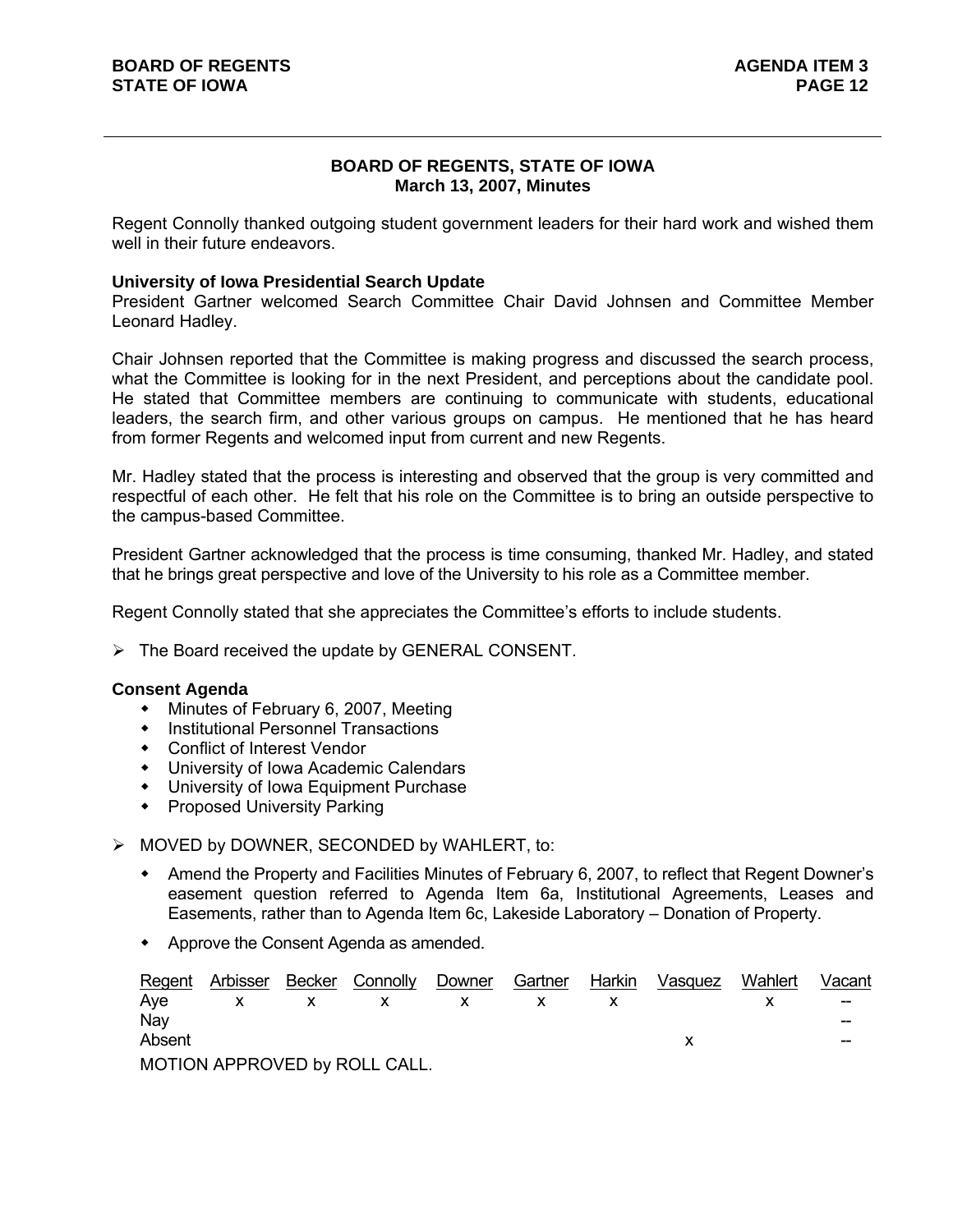## **Residence System Governance Report**

Brad Berg introduced the residence systems directors, Von Stange (SUI), Pete Englin (ISU), and Michael Hager (UNI). Mr. Berg stated that the Board is asked to receive the five-year plans and to consider the proposed FY 2007-08 room and board rates.

Regent Downer noted the variation of full-time employees (FTEs) and asked if the universities were using similar methods to count employees. Mr. Berg responded that, after comparing salary budgets with FTEs, the calculations appeared to be similar. Regent Downer encouraged the universities to work together and share best practices with each other.

 $\triangleright$  The Board received the report by GENERAL CONSENT.

### **Legislative Update**

Executive Director Gary Steinke updated the Board on the following bills: general education appropriations, allowable growth funding, teacher quality pay incentive, salary funding, infrastructure appropriations, and two supplemental bills. He discussed funding for: SUI IowaCare Program; SUI Center for Regenerative Medicine; ISU Veterinary Medicine Diagnostic Laboratory; ISU Bioeconomy Initiative; UNI Real Estate Program; UNI Prairie Grass Biofuels Initiative; and Regent capital projects, including the SUI Hygienic Lab, SUI Public Health Building, and ISU Chemistry Building.

Executive Director Steinke expressed gratitude for the legislature's generosity of almost \$1 million more in appropriations than the Governor had recommended, and for carefully looking at the needs of the Iowa School for the Deaf and the Iowa Braille and Sight Saving School.

Regent Harkin complimented Executive Director Steinke and the State Relations Officers for their successful efforts to work with a new Governor and new legislators.

Executive Director Steinke stated that the State Relations Officers are at the Capitol every day talking to legislators, making presentations, and organizing institutional presentations. President Gartner added that the three universities have made first-rate presentations, which has resulted in increased funding.

 $\triangleright$  The Board received the update by GENERAL CONSENT.